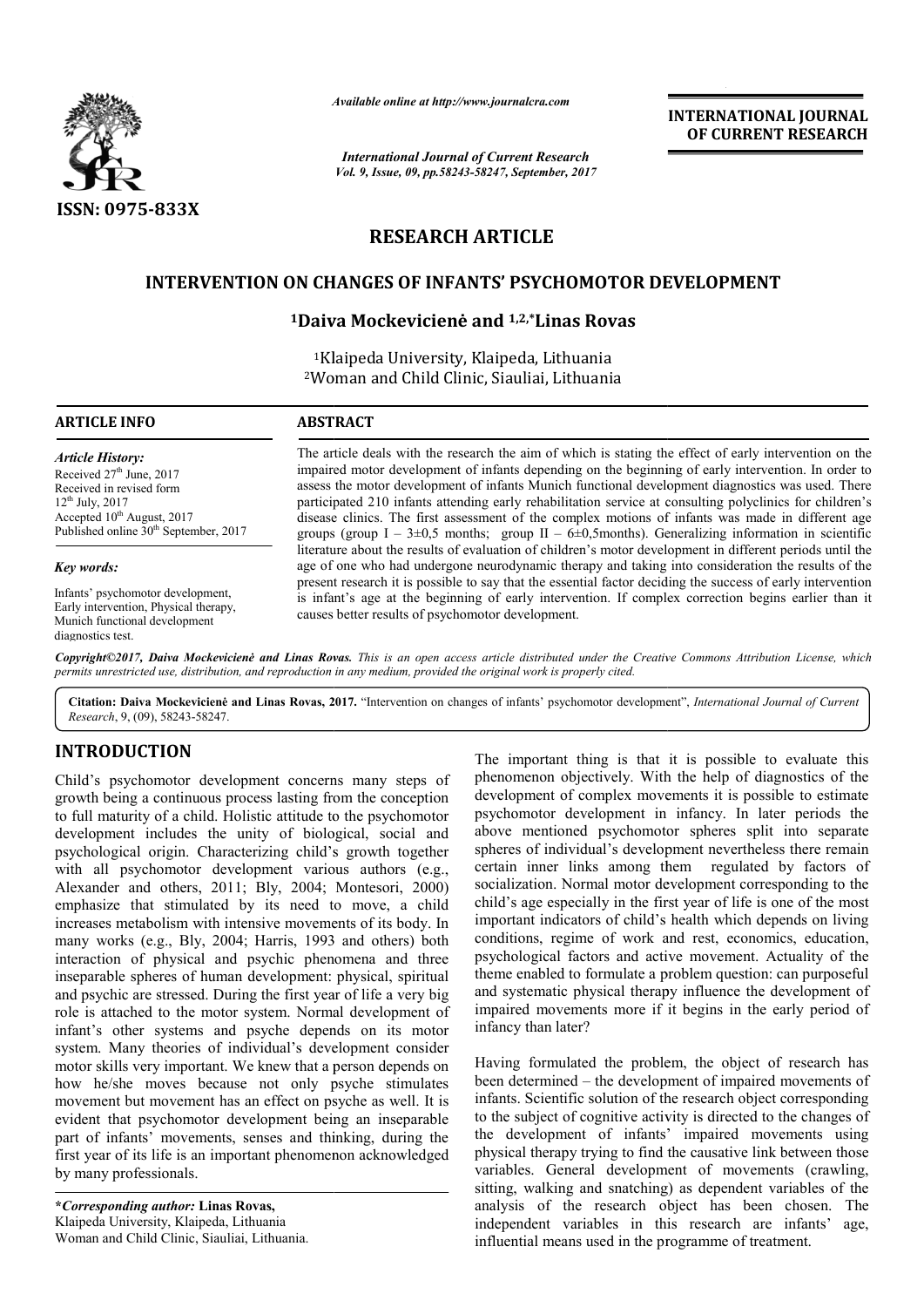Having chosen those variables the aim was to state the impact of early intervention on the changes of infants' impaired movements depending on the beginning of early intervention. In order to achieve the aim the following objectives in the present work have been determined:

- To state the dependence of the beginning of early intervention and clinical diagnosis of psychomotor impairments.
- To apply the programme of physical therapy for infants with impaired movements referring to neurodynamic therapy, early intervention and principles of psychology and family rehabilitation.
- To estimate the effect of the programme of physical therapy on general motor development of the investigated infants.

# **METHODS**

### *Theoretical methods*

Analytical and generalizing methods for the analysis of the literary sources associated with the research subject have been used, the results of the investigation have been discussed and compared with the data of similar investigations made by other authors.

### *Empirical methods*

The Munich diagnostic test of functional development (MFRD) for evaluation of motor development of infants has been used. In order to find out the peculiarities of changes of movements standard MFRD methodology has been used. Preparing the Munich diagnosis test long-term observations of infants' and small children's behaviour made by Munich Centre for Children have been taken into consideration. Munich diagnosis of functional development is a complex investigation measuring the level of development of different functions. Estimating their level the age of development (in months) is indicated comparing these values with the infant's chronological age (Helbrugge, 1985). This methodology corresponds to the main criteria of objectivity, validity and reliability. Objectivity is assured by concrete tasks and criteria of their estimation. Infants having this skill at a certain age are considered as normally developing. The following values from MFRD for estimation of infants' general motor development have been chosen:

- Crawling age (indicates the development of crawling)
- Sitting age (indicates the development of sitting)
- Walking age (indicates the development of standing and walking skills)
- Snatching age (indicates motor development of the palm)

The scheme of complex motor development received while applying this methodology indicated the level of the motor age when early intervention should be started. The goals of the programme of physical therapy depended not on the chronological age of infants but on the age of their complex motor development. The choice of methodology was stimulated by its accessibility both to the professionals and to the members of infants' family. Active participation of parents in the investigation helped to create better contacts between a

professional and parents, trustworthy atmosphere that is very important for the professional's work with the family and with the infant. Another reason for choosing MFRD test was that the programme of physical therapy used in the experiment was based on the same principles of infants' normal motor development.

*Experiment in early rehabilitation* was performed according to the programme of physical therapy, individually made for the infant according to the age of complex motor development.

Methods of mathematic statistics have been used for the analysis of research data. Research data have been processed by computer programmes Excel and SPSS. The statistical methods (descriptive statistics, Kaiser coefficient) were used analyzing the results of quantitative research findings. The results obtained have been processed and analyzed based on the reliability index ( $p \le 0.05$ ). Indicator of statistical significance (p) shows that the results are statistically significant.

# **Organizing research and its contingent**

The experiment was made with the infants who attended the early rehabilitation service of Siauliai consulting polyclinics for children's disease clinics. Dividing infants into groups and making further assessments of complex movements, the periods of infancy suggested by Nees-Delaval (2000) have been used. Before the experiment the first assessment of infants' complex movements using the Munich functional development diagnostics test was made in the groups of different periods of infancy: in the first group of the period of early infancy  $(3\pm0.5 \text{ months}, \text{ n}=114)$ ; in the second group of the period of late infancy  $(6\pm 0.5 \text{ months}, \text{ n} = 96)$ . Individual early rehabilitation of infants with impaired movements took place once a week with active participation of parents. Parents were taught to apply physical therapy in everyday activity. There were no more sessions of early rehabilitation for infants whose complex motor development reached the norms of their age. Every three months the development of complex movements of all the researched infants was assessed until they became one year old.

### **Estimation of the research results**

Trying to find out what motor disorders persuaded doctors to send infants to the early rehabilitation service the reasons have been analysed and the infants have been divided into three groups according to the indications of muscle tonicity disorders or motor disorders characteristic only to a certain age of infants or if both factors were characteristic at the same time. Muscle tonicity is only an indicator defining motor function and the basis of further motor development (vertical posture, balance, resisting gravitation and determined movements). Tonicity is controlled by the sphere of reflectory spinal cord segmental apparatus and sub-cortex regulation and higher centres of brains into psychomotor development are included. When motor functions improve, the reflex system of movements acquires the character of conscious control of active movement. It is supposed that infants with such impairments had been sent to early rehabilitation in order to control and regulate further motor development. Analysis of medical documents showed (Figure 1) that distribution of muscle tonicity and non-specific motor disorders differed in I and II groups of the researched infants. In the group (group I)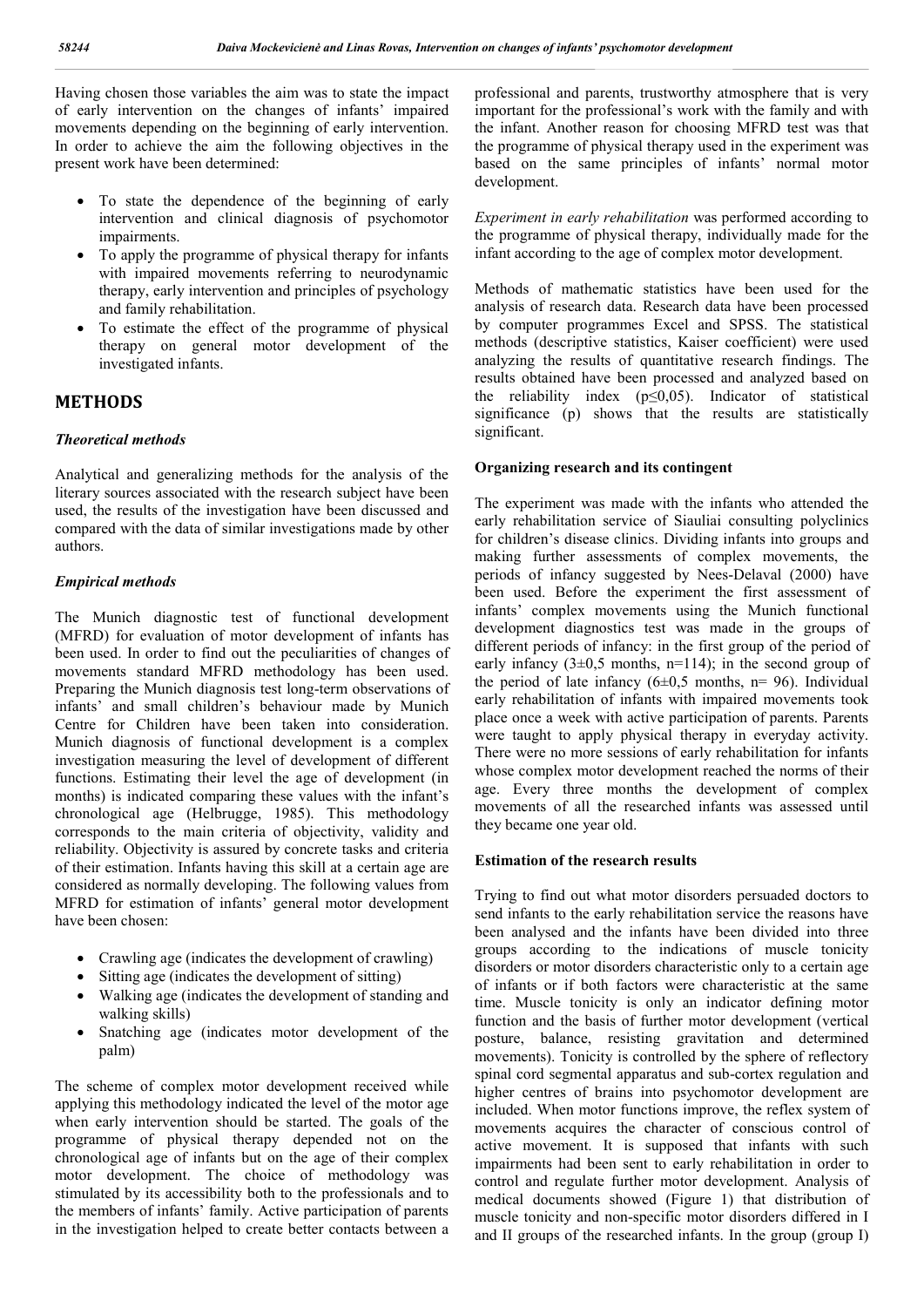of early infancy period 62% of the researched had diagnosis of muscle tonicity disorder and in the group (group II) of later infancy period there was no such case. In this group 76% of the researched had impairments of two kinds – muscle tonicity and non-specific motor development. It could mean that disorders of motor development were not always noticed in the first months of infancy. On the basis of these presumptions and the research results received before the experiment positive factors of physical and emotional environment have been emphasized in the programme of physical therapy and adequate specific corrective means causing decrease of infants' muscle tonicity (or at least its stability) have been also used during the sessions of physical therapy. In order to be certain about the given presumptions concerning the proper choice of methods in the early period of infancy (group I) and diagnosing infants' muscle tonicity, other more exhaustive investigations should be made because it is fairly important for appointing early intervention to infants.

Having made the first investigation with the help of MFRD test the results (Table 1) show that in groups I and II the development of all four complex movements falls behind the norm quite significantly  $(p<0.001)$ . Nevertheless, in group I reciprocal differences of complex movements were indistinct  $(p<0,05)$  while in group II those differences were more distinct. In group II (6 months) the age of infants' crawling function development reached only 3,8 months ( $p<0,001$ ) and developed slower than other functions of complex motions (sitting  $-4,4$  months, walking  $-4,1$  months, snatching  $-4,7$ months  $(p<0,05)$ . Evaluation of complex motor functions before the experiment showed that in group I the crawling function was also behind the norm. In both groups the snatching function was best of all developed (group  $I - 2.0$ ) months; group  $II - 4.7$  months). All the four complex motor functions indicate the age of general motor development (crawling, sitting, walking, snatching). Before the experiment the researched infants' average age of general motor development reached only 1,8±0,66 months in group I and 4,2±1,38 months in group II. It shows that motor development of the researched infants lagged behind other infants of the same age (group  $I - 3 \pm 0.5$  months; group  $II - 6 \pm 0.5$  months).

The research results show that in both groups there were infants whose general motor skills (Figure 2) corresponded to chronological age (group  $I - 18%$  and group  $II - 22%$ ). In group II general motor development of the majority (29 %) was 2 months late that corresponded to the chronological age of 4 months. In group I general motor development of most of the infants (48%) was 1 month late and corresponded to developmental norms of 2 months. Even 31% of infants in group II were late with their general motor development for 3- 5 months and in group I the development of 4% of infants corresponded to the norms of the newborn babies. Analysis of the research data showed that in groups I and II the development of various motor functions differed. Because of this it is not possible to state that crawling, sitting, walking and snatching functions characterize general motor development of infants hence correlation analysis of motor functions there was made. It has been revealed that the link between the motor functions was strong and profound (Table 2). KMO (Kaiser) coefficient (0,85 %) shows that correlation matrix is suitable for factual analysis as one factor covers 84% of general dispersion. Having such high correlation coefficients (Table 3) it is possible to state that functional spheres (crawling, sitting, walking and snatching) are interrelated.



**Figure 1. Distribution of the I and II groups of the researched infants according to their impairments diagnosed by doctors (%)**



**Figure 2. Distribution of infants (%) in groups I and II according to the age of general motor skills before the experiment**

On this ground general motor level and dynamics have been calculated. It has been discovered that early intervention influenced general motor development in different ways. The picture shows the impact of treatment in the early period of infancy (group I) during the first three months. The age of complex motor functions of 69% of infants in group I reached chronological age and only less than one third of infants had to continue exercises of physical therapy till the end of infancy (31-23%). When these exercises started later (since the  $6<sup>th</sup>$ month), during the first three months motor functions only of 22% of infants reached the norms of chronological age and the rest had physical therapy till the end of infancy.

**Table 1. General motor development (GMD) before experiment (month) in groups I and II**

|       | GMD (month) | Standard digression | Standard error |
|-------|-------------|---------------------|----------------|
| Gr.I  | 1.8         | 0.66                | 0.08           |
| Gr. H |             | 1.38                | 0.19           |

**Table 2. Correlation links of motor functions**

| Motor functions | Crawling | Sitting | Walking | Snatching |
|-----------------|----------|---------|---------|-----------|
| Crawling        | 1.0      |         |         |           |
| Sitting         | $0.88 *$ | 1.0     |         |           |
| Walking         | $0.79*$  | $0.80*$ | 1.0     |           |
| Snatching       | $0.75*$  | $0.76*$ | $0.74*$ | 1.0       |
| $+ -0.01$       |          |         |         |           |

 $* p < 0,001$ 

Having estimated general motor development (Table 4) it has been noticed that in group I motor skills of children were developing evenly and already in the  $9<sup>th</sup>$  month they corresponded to the developmental norms. In group II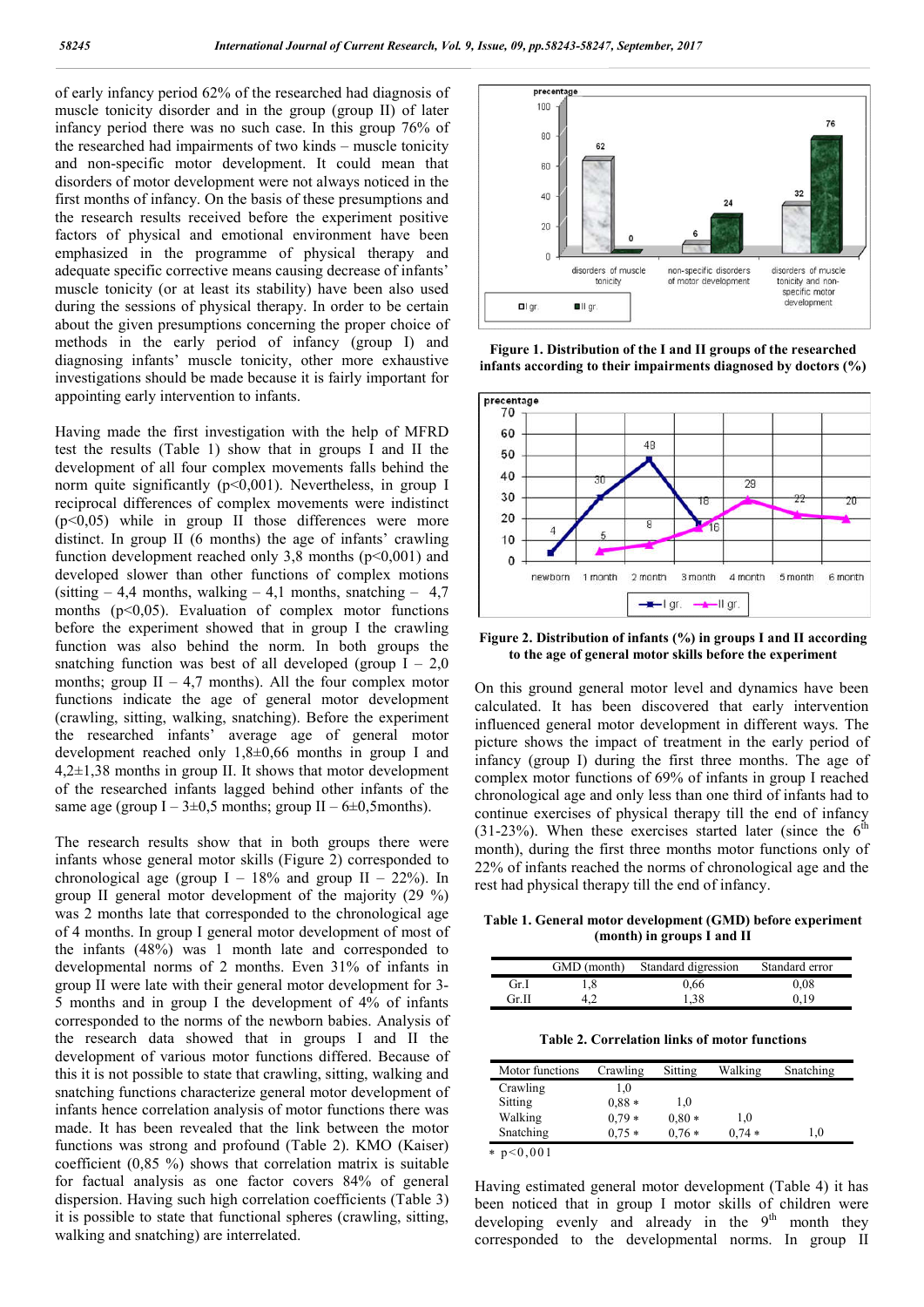treatment started only in the  $6<sup>th</sup>$  month so general motor development improved but not so fast (9 months corresponded to 7,1 months development norm and 12 months – to 10,1 months development norm). One could notice a tendency proved by t-criterion that when children were growing, in every age period the differences between the groups were diminishing. It shows that in group II the difference between the general motor development and its norm was distinct but it was decreasing when the children were growing. The results demonstrated that when treatment started later it determined slower and not full liberation of motions. Analysis of the results revealed that the impact of early intervention on the infants from group I was most effective in the first stage of the experiment during the first three months. The question why delayed treatment determines much slower and not full regaining of motions should be analysed: were there any gaps in the programme of physical therapy or was it because of the older age when early intervention started? As it was not possible to find any investigations of this kind, the present discussion will be based on the results of the researches of the authors of the present article and physiological mechanisms of psychomotor regulation. It is possible to state that starting treatment earlier (since 3 months) caused better results because at this age motor expansion should have reached the first stage of psychomotor development when movements develop on the grounds of reflexes.

In the programme attention is being paid not only to reflexes and reflective reactions while treating infants of this age but early intervention and psychology are also taken into consideration in order to stimulate emotional background. Perhaps it had a positive effect on the improvement of psychomotor mechanism already in the first stage of development of motor skills that is why such a good effect was achieved during the first three months of early intervention (in group I motor functions of 69% of infants reached the developmental norm). However starting treatment at the age of 6 months (group II) when the formation of intermediate complex motions for normally developing infants begins, it is more difficult or even impossible to stimulate normal mechanisms of physiological regulation without the initial stage of development. The present research showed that in this group movements of infants were getting liberated extremely slowly. There arises a question about the relevant choice of the programme which could influence slower development of functions. However, the results of motor functions when treatment in group I has begun since the age of 3 months, prove that 81% of infants at the age of 9 months needed no further treatment. The research results correspond to the idea of Helbrugge and Wimpfen (1995) that in the early stages of development the ability to adapt and to change that adaptation is really big but later it is gradually diminishing. On the other hand, the child of the earlier developmental stage is more able to regenerate what had been impaired because his/her growth is more vigorous and it is easier for him/her to adapt. Deviation from the norm of child's development during the first months of his/her life does not mean that he/she will have a long asting and permanent motor impairment.

The present experiment showed that early correction was very important for the development of infants' motor skills. Examining many researches on the effectiveness of early intervention, S. Harris (1993) says that after the first and the second year of life it is high time to give up the idea of making muscle tonicity, positions of reflexes and movements normal but it is necessary to seek functional goals which could be used by a child in everyday activity. Generalizing information in scientific literature about the results of evaluation of children's motor development in different periods who had undergone neurodynamic therapy and taking into consideration the research data of this article it becomes evident that the essential factor for the success of early intervention is the infant's age when treatment begins. If complex correction begins earlier then it causes better results of psychomotor development.

## **Conclusions and discussion**

The article deals with the research the aim of which is stating the effect of early intervention on the impaired motor development of infants depending on the beginning of early intervention. In order to assess the motor development of infants the Munich functional development diagnostics was used. There participated 210 infants attending early rehabilitation service of Siauliai consulting polyclinics for children's disease clinics. The first assessment of the complex motions of infants was made in different age groups (group I –  $3\pm0.5$  months; group II – 6 $\pm0.5$  months). The research results showed that in the first group impaired muscle tonicity for majority of infants was diagnosed and in the second group – impairments of natural motor development and muscle tonicity. It has been found out that in both groups motor development of infants before the experiment was much behind the chronological age. In both groups of infants, regaining of their impaired movements was very rapid during the first three months of physical therapy. Generalizing information in scientific literature about the results of evaluation of children's motor development in different periods until the age of one who had undergone neurodynamic therapy and taking into consideration the results of the present research it is possible to say that the essential factor deciding the success of early intervention is infant's age at the beginning of treatment. If complex correction begins earlier then it causes better results of psychomotor development.

The research showed the principles of the changes of infant's motor development using physical therapy:

- In the period of early infancy (until 3 months) increased muscle tonicity is usually found and later (3-6 months) combined impairments (muscle tonicity and natural motor development are mostly diagnosed).
- In both groups the age of the investigated complex motor function of infants before the experiment was a great deal behind the chronological age norm (group I – 1,8 month; group  $II - 4,2$  months).
- Using physical therapy in the early (3 months) period of infancy all the impaired complex motor functions of the majority of infants (77 %) reached the norms of chronological age development at the end of infancy (12 months). The effect of physical therapy which started later (6 months) was much smaller, the development of motor functions was late (1-2months) and only 39% of infants had reached the norm of chronological age development by the end of infancy.
- In both groups regaining impaired complex motions was the fastest during the first three months of physical therapy.